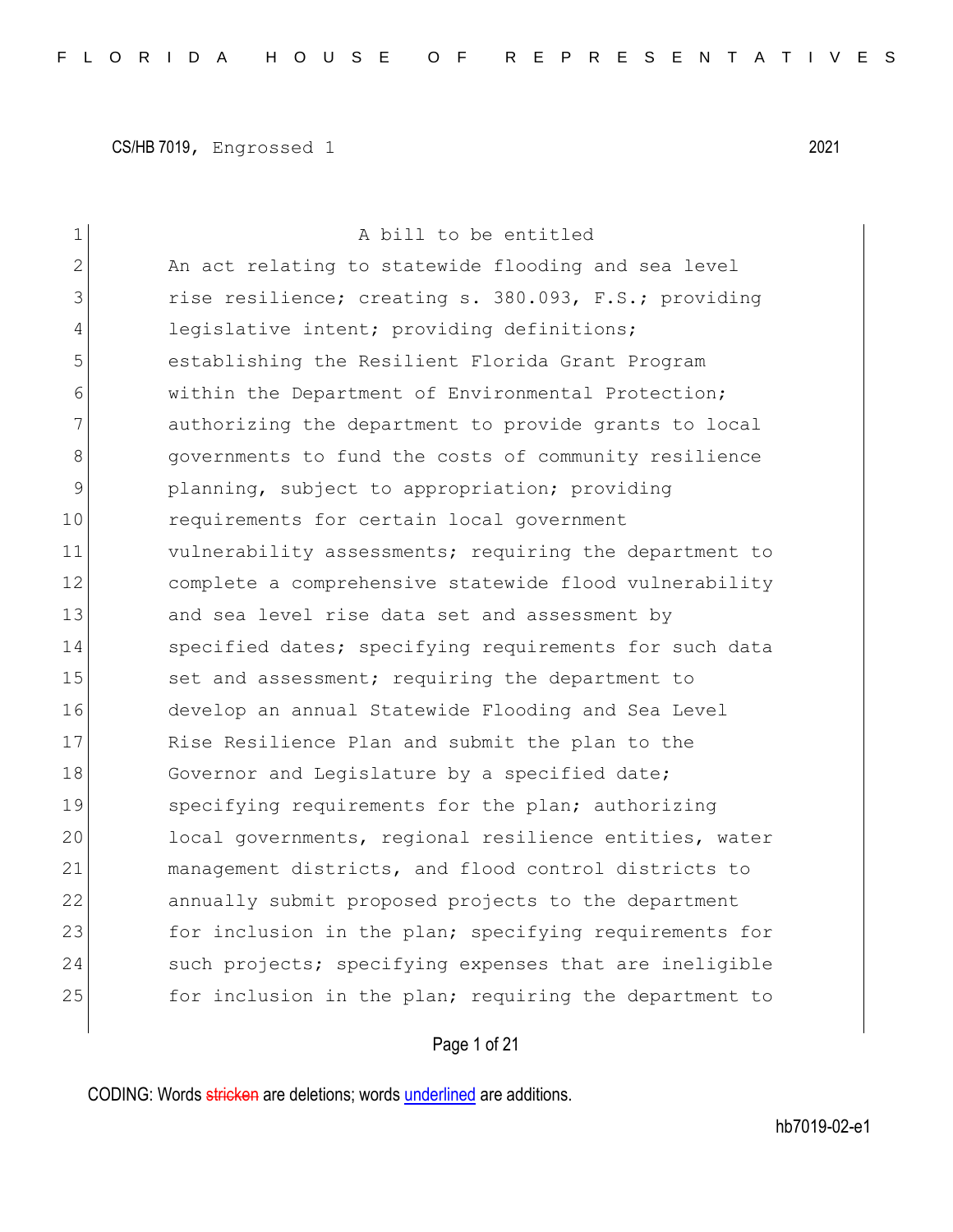26 implement a scoring system for assessing projects 27 eligible for inclusion in the plan; limiting the total 28 amount of funding that may be proposed for each year 29 of the plan; requiring the Legislature, upon review 30 and subject to appropriation, to approve funding for 31 projects as specified in the plan; directing the 32 department to initiate rulemaking by a specified date; 33 authorizing the department to provide funding to 34 regional resilience entities for specified purposes, 35 subject to specified appropriation; creating s. 36 380.0933, F.S.; establishing the Florida Flood Hub for 37 Applied Research and Innovation within the University 38 of South Florida College of Marine Science for a 39 specified purpose; providing duties of the hub; 40 providing for an executive director; requiring the hub 41 to submit an annual report to the Governor and 42 Legislature by a specified date; amending s. 403.928, 43 F.S.; requiring the Office of Economic and Demographic 44 Research to include specified information relating to 45 inland and coastal flood control in certain 46 assessments; providing an effective date. 47 48 Be It Enacted by the Legislature of the State of Florida: 49 50 Section 1. Section 380.093, Florida Statutes, is created

Page 2 of 21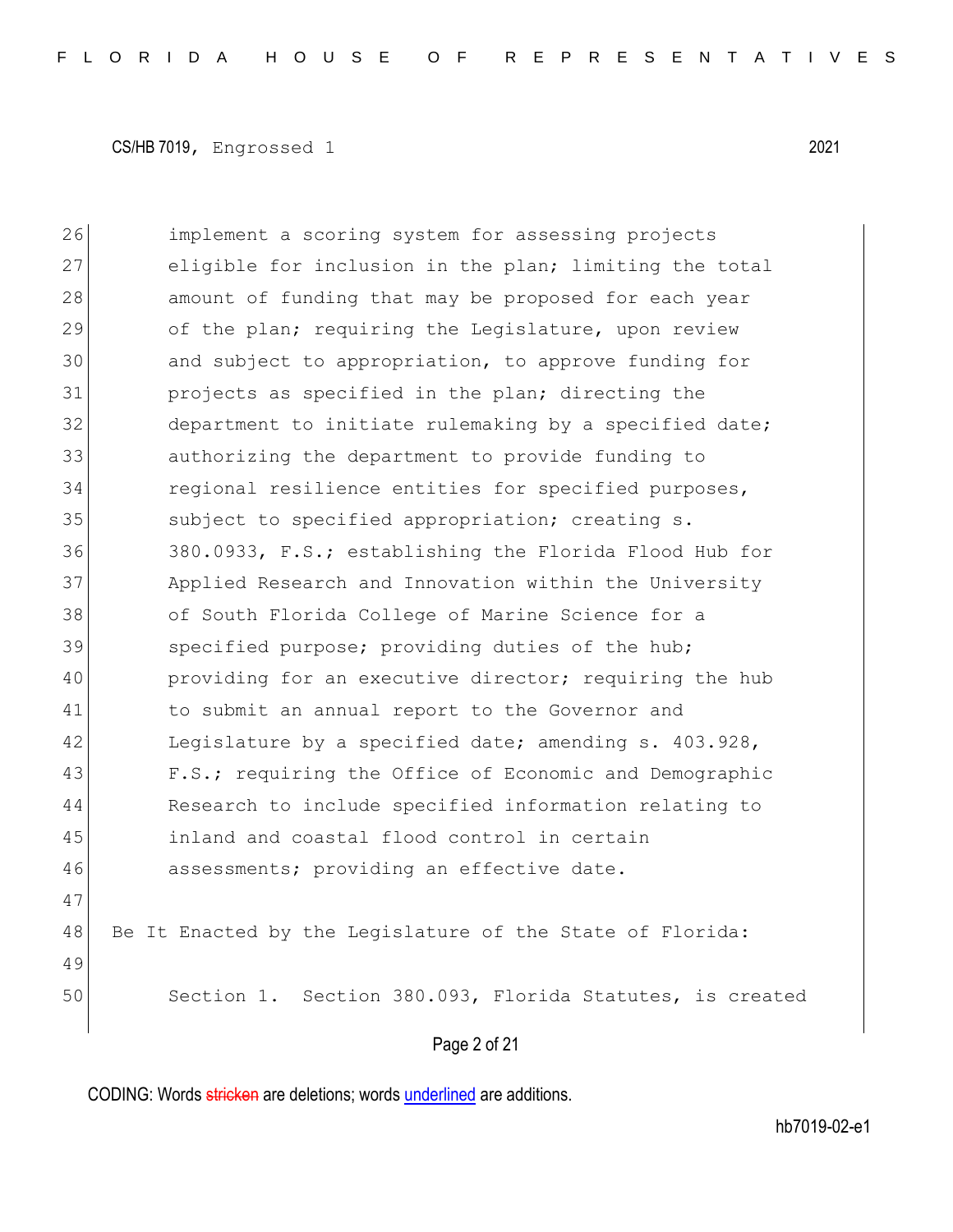| 51 | to read:                                                         |
|----|------------------------------------------------------------------|
| 52 | 380.093 Statewide Flooding and Sea Level Rise Resilience         |
| 53 | $Plan. -$                                                        |
| 54 | LEGISLATIVE INTENT.-<br>(1)                                      |
| 55 | The Legislature recognizes that the state is<br>(a)              |
| 56 | particularly vulnerable to adverse impacts from flooding         |
| 57 | resulting from increases in frequency and duration of rainfall   |
| 58 | events, storm surge from more frequent and severe weather        |
| 59 | systems, and sea level rise. Such adverse impacts pose economic, |
| 60 | social, environmental, and public health and safety challenges   |
| 61 | to the state. To most effectively address these challenges,      |
| 62 | funding should be allocated in a manner that prioritizes         |
| 63 | addressing the most significant risks.                           |
| 64 | (b) The Legislature further recognizes that the adverse          |
|    |                                                                  |
| 65 | impacts of flooding and sea level rise affect coastal and inland |
| 66 | communities all across the state. Consequently, a coordinated    |
| 67 | approach is necessary to maximize the benefit of efforts to      |
| 68 | address such impacts and to improve the state's resilience to    |
| 69 | flooding and sea level rise.                                     |
| 70 | (c) The Legislature further recognizes that to effectively       |
| 71 | and efficiently address and prepare for the adverse impacts of   |
| 72 | flooding and sea level rise in the state, it is necessary to     |
| 73 | conduct a comprehensive statewide assessment of the specific     |
| 74 | risks posed to the state by flooding and sea level rise and      |
| 75 | develop a statewide coordinated approach to addressing such      |

Page 3 of 21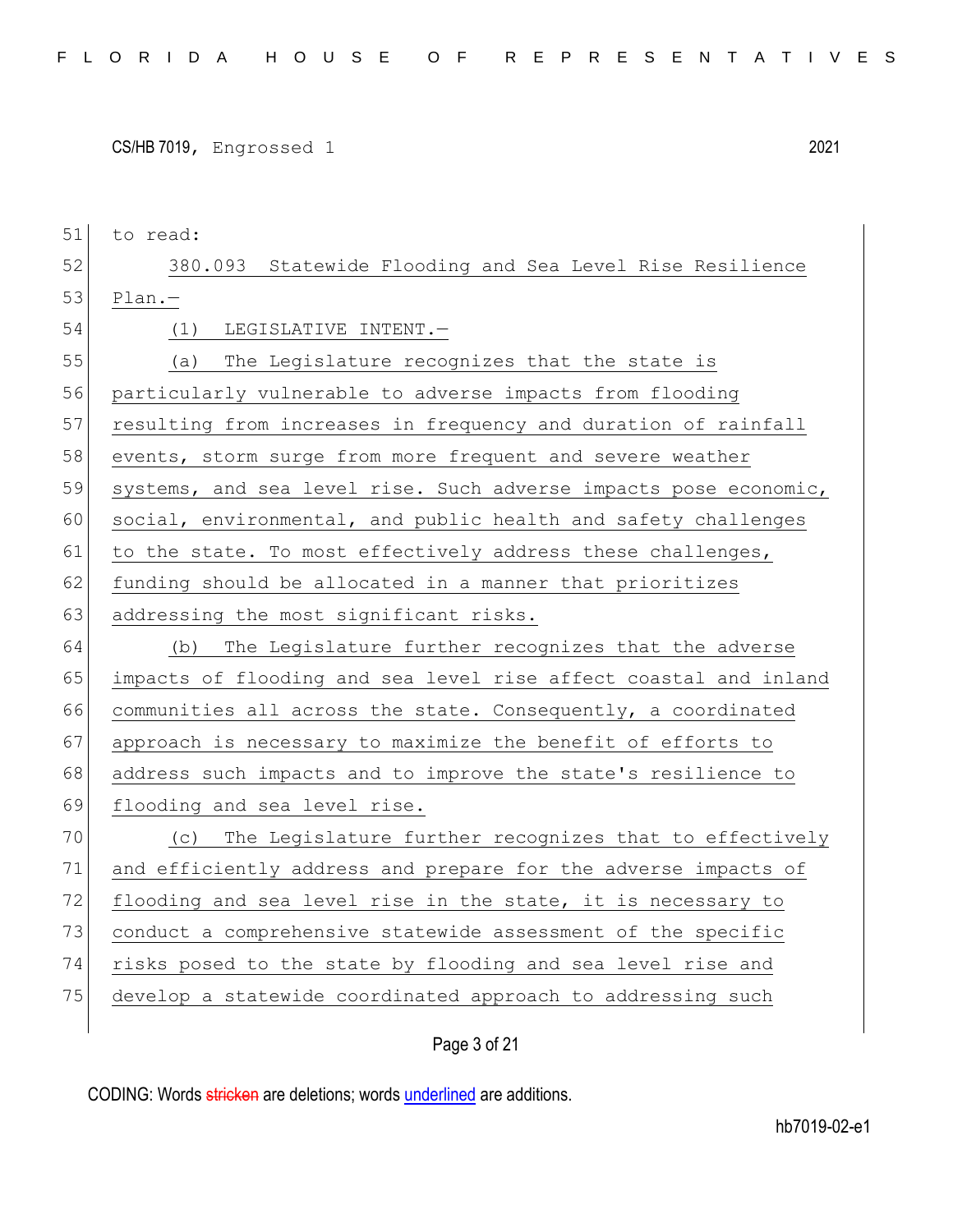| 76  | risks.                                                           |
|-----|------------------------------------------------------------------|
| 77  | DEFINITIONS. - As used in this section, the term:<br>(2)         |
| 78  | (a) "Critical asset" includes:                                   |
| 79  | Transportation assets and evacuation routes, including<br>1.     |
| 80  | airports, bridges, bus terminals, ports, major roadways,         |
| 81  | marinas, rail facilities, and railroad bridges.                  |
| 82  | Critical infrastructure, including wastewater treatment<br>2.    |
| 83  | facilities and lift stations, stormwater treatment facilities    |
| 84  | and pump stations, drinking water facilities, water utility      |
| 85  | conveyance systems, electric production and supply facilities,   |
| 86  | solid and hazardous waste facilities, military installations,    |
| 87  | communications facilities, and disaster debris management sites. |
| 88  | 3. Critical community and emergency facilities, including        |
| 89  | schools, colleges, universities, community centers, correctional |
| 90  | facilities, disaster recovery centers, emergency medical service |
| 91  | facilities, emergency operation centers, fire stations, health   |
| 92  | care facilities, hospitals, law enforcement facilities, local    |
| 93  | government facilities, logistical staging areas, affordable      |
| 94  | public housing, risk shelter inventory, and state government     |
| 95  | facilities.                                                      |
| 96  | 4. Natural, cultural, and historical resources, including        |
| 97  | conservation lands, parks, shorelines, surface waters, wetlands, |
| 98  | and historical and cultural assets.                              |
| 99  | (b) "Department" means the Department of Environmental           |
| 100 | Protection.                                                      |
|     |                                                                  |

Page 4 of 21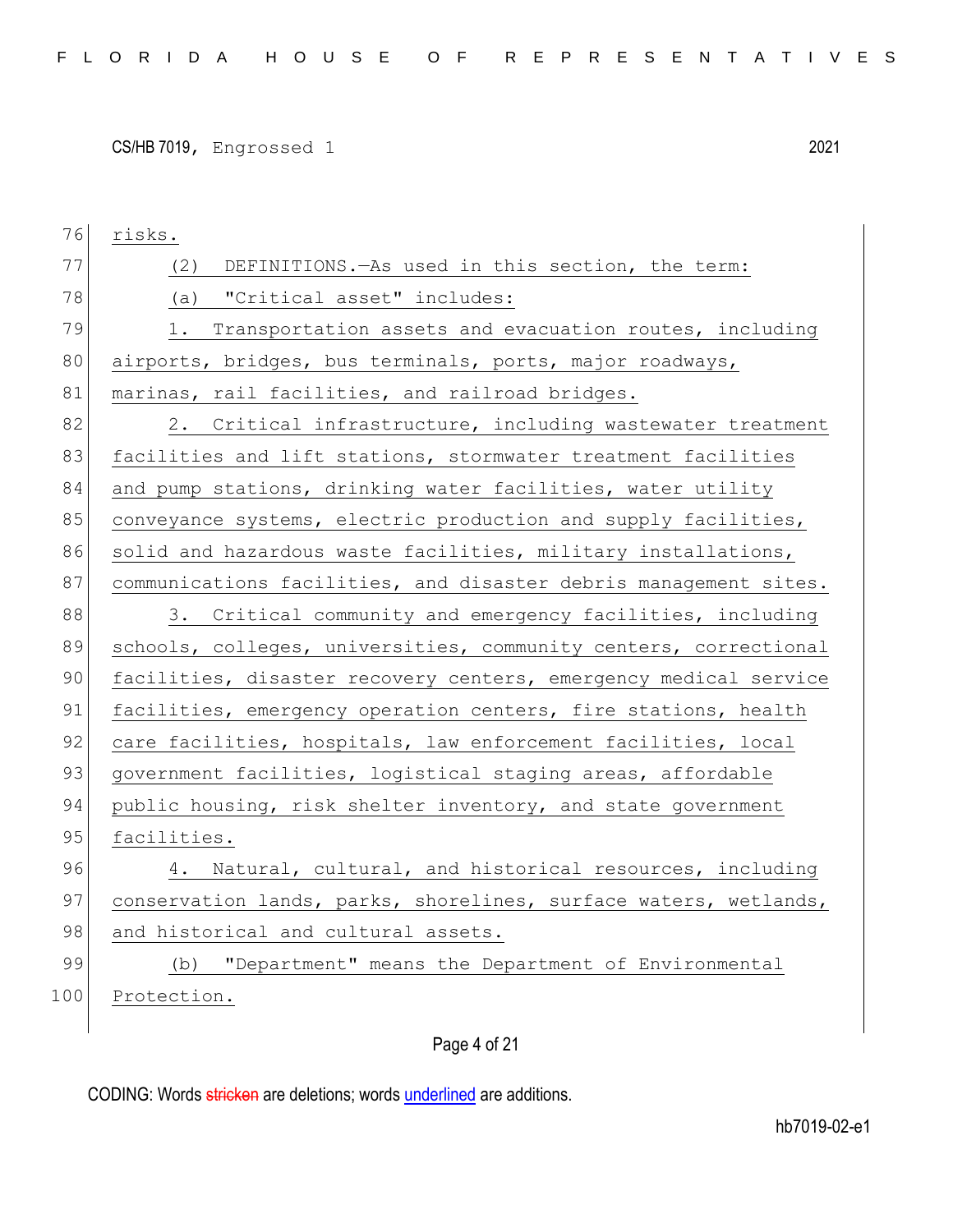| 101 | (3)<br>RESILIENT FLORIDA GRANT PROGRAM.-                            |
|-----|---------------------------------------------------------------------|
| 102 | The Resilient Florida Grant Program is established<br>(a)           |
| 103 | within the department.                                              |
| 104 | Subject to appropriation, the department may provide<br>(b)         |
| 105 | grants to a county or municipality to fund the costs of             |
| 106 | community resilience planning and necessary data collection for     |
| 107 | such planning, including comprehensive plan amendments and          |
| 108 | necessary corresponding analyses that address the requirements      |
| 109 | of s. $163.3178(2)(f)$ ; vulnerability assessments that identify or |
| 110 | address risks of flooding and sea level rise; the development of    |
| 111 | projects, plans, and policies that allow communities to prepare     |
| 112 | for threats from flooding and sea level rise; and projects to       |
| 113 | adapt critical assets to the effects of flooding and sea level      |
|     |                                                                     |
| 114 | rise.                                                               |
| 115 | A vulnerability assessment conducted pursuant to<br>(C)             |
| 116 | paragraph (b) must encompass the entire county or municipality;     |
| 117 | include all critical assets owned or maintained by the grant        |
| 118 | applicant; and use the most recent publicly available Digital       |
| 119 | Elevation Model and generally accepted analysis and modeling        |
| 120 | techniques. An assessment may encompass a smaller geographic        |
| 121 | area or include only a portion of the critical assets owned or      |
| 122 | maintained by the grant applicant with appropriate rationale and    |
| 123 | upon approval by the department. Locally collected elevation        |
| 124 | data may also be included as part of the assessment as long as      |
| 125 | it is submitted to the department pursuant to this paragraph.       |

Page 5 of 21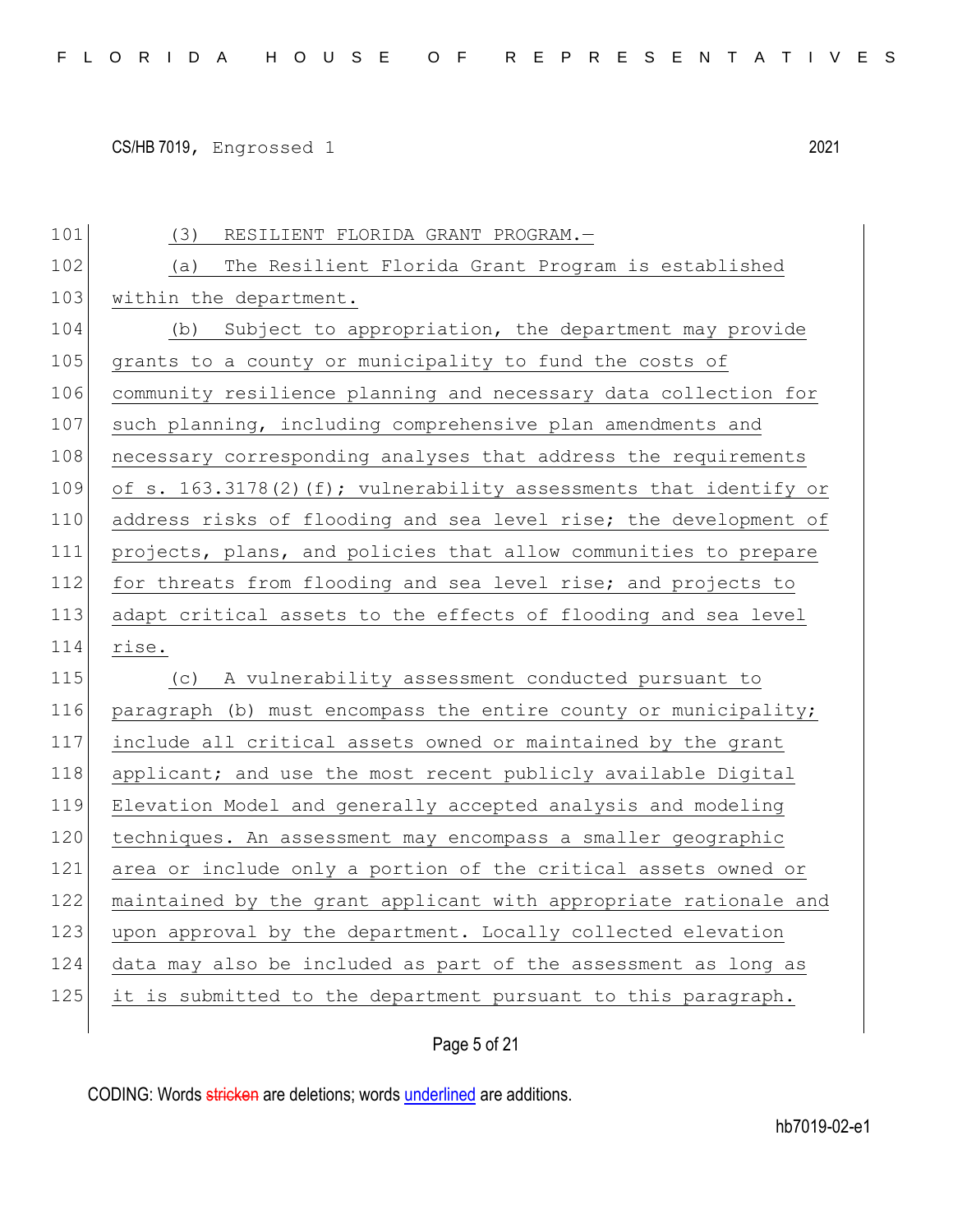126 1. The assessment must include an analysis of the 127 vulnerability of and risks to critical assets, including 128 regionally significant assets, owned or managed by the county or 129 municipality. 130 2. Upon completion of a vulnerability assessment, the 131 county or municipality shall submit to the department the 132 following: 133 a. A report detailing the findings of the assessment. 134 b. All electronic mapping data used to illustrate flooding 135 and sea level rise impacts identified in the assessment. When 136 submitting such data, the county or municipality shall include: 137 (I) Geospatial data in an electronic file format suitable 138 for input to the department's mapping tool. 139 (II) Geographic Information System data that has been 140 projected into the appropriate Florida State Plane Coordinate 141 System and that is suitable for the department's mapping tool. 142 The county or municipality must also submit metadata using 143 standards prescribed by the department. 144 c. A list of critical assets, including regionally 145 significant assets, that are impacted by flooding and sea level 146 rise. 147 (d) A vulnerability assessment conducted pursuant to 148 paragraph (b) must include all of the following, if applicable: 149 1. Peril of flood comprehensive plan amendments that 150 address the requirements of s. 163.3178(2)(f), if the county or

Page 6 of 21

CODING: Words stricken are deletions; words underlined are additions.

hb7019-02-e1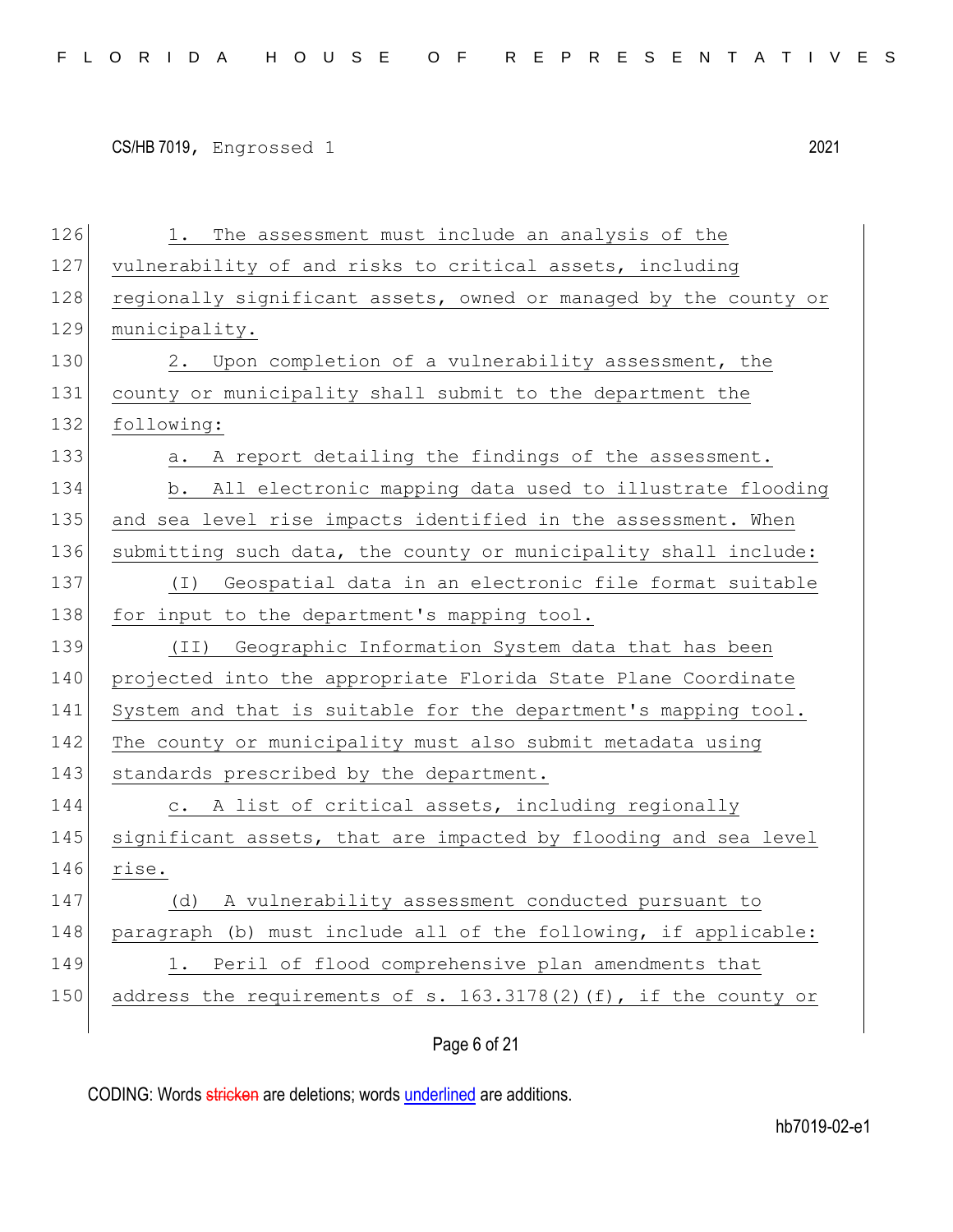151 municipality is subject to such requirements and has not 152 complied with such requirements as determined by the Department 153 of Economic Opportunity. 154 2. The depth of: 155 a. Tidal flooding, including future high tide flooding, 156 which must use thresholds published and provided by the 157 department. To the extent practicable, the analysis should also 158 geographically display the number of tidal flood days expected 159 for each scenario and planning horizon. 160 b. Current and future storm surge flooding using publicly 161 available National Oceanic and Atmospheric Administration or 162 Federal Emergency Management Agency storm surge data. The 163 initial storm surge event used must equal or exceed the current 164 100-year flood event. Higher frequency storm events may be 165 analyzed to understand the exposure of a critical asset. 166 c. To the extent practicable, rainfall-induced flooding 167 using spatiotemporal analysis or existing hydrologic and 168 hydraulic modeling results. Future boundary conditions should be 169 modified to consider sea level rise and high tide conditions. 170 d. To the extent practicable, compound flooding or the 171 combination of tidal, storm surge, and rainfall-induced 172 flooding. 173 3. The following scenarios and standards: 174 a. All analyses in the North American Vertical Datum of 175 1988.

Page 7 of 21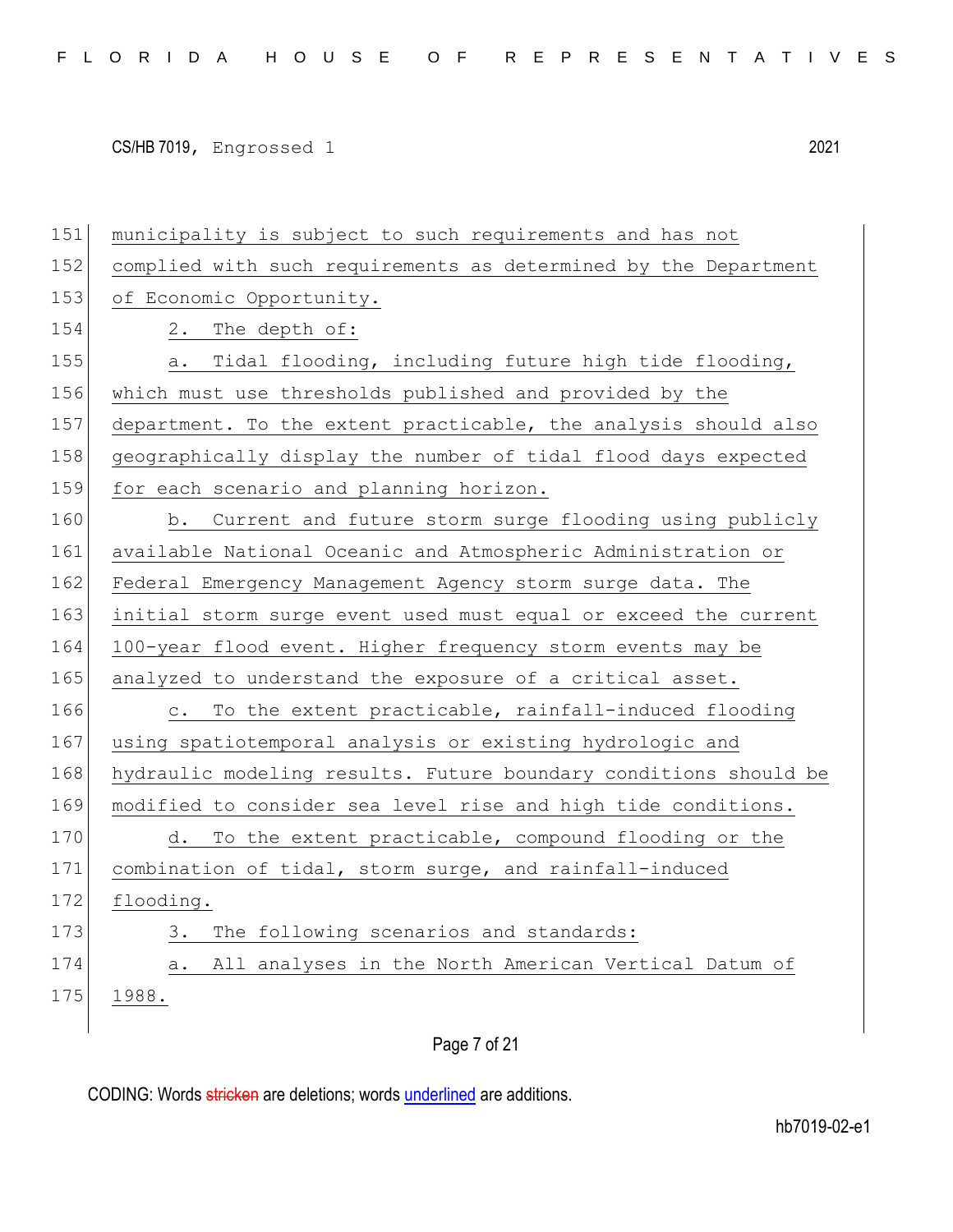| 176 | b. At least two local sea level rise scenarios, which must        |
|-----|-------------------------------------------------------------------|
| 177 | include the 2017 National Oceanic and Atmospheric Administration  |
| 178 | intermediate-low and intermediate-high sea level rise             |
| 179 | projections.                                                      |
| 180 | At least two planning horizons that include planning<br>$\circ$ . |
| 181 | horizons for the years 2040 and 2070.                             |
| 182 | d. Local sea level data that has been interpolated between        |
| 183 | the two closest National Oceanic and Atmospheric Administration   |
| 184 | tide gauges. Local sea level data may be taken from one such      |
| 185 | gauge if the gauge has a higher mean sea level. Data taken from   |
| 186 | an alternate tide gauge may be used with appropriate rationale    |
| 187 | and department approval, as long as it is publicly available or   |
| 188 | submitted to the department pursuant to paragraph (b).            |
| 189 | COMPREHENSIVE STATEWIDE FLOOD VULNERABILITY AND SEA<br>(4)        |
| 190 | LEVEL RISE DATA SET AND ASSESSMENT.-                              |
| 191 | (a) By July 1, 2022, the department shall complete the            |
| 192 | development of a comprehensive statewide flood vulnerability and  |
| 193 | sea level rise data set sufficient to conduct a comprehensive     |
| 194 | statewide flood vulnerability and sea level rise assessment. In   |
| 195 | developing the data set, the department shall compile, analyze,   |
| 196 | and incorporate, as appropriate, information related to           |
| 197 | vulnerability assessments submitted to the department pursuant    |
| 198 | to subsection (3) or any previously completed assessments that    |
| 199 | meet the requirements of subsection (3).                          |
| 200 | The Chief Science Officer shall, in coordination with<br>1.       |
|     |                                                                   |

Page 8 of 21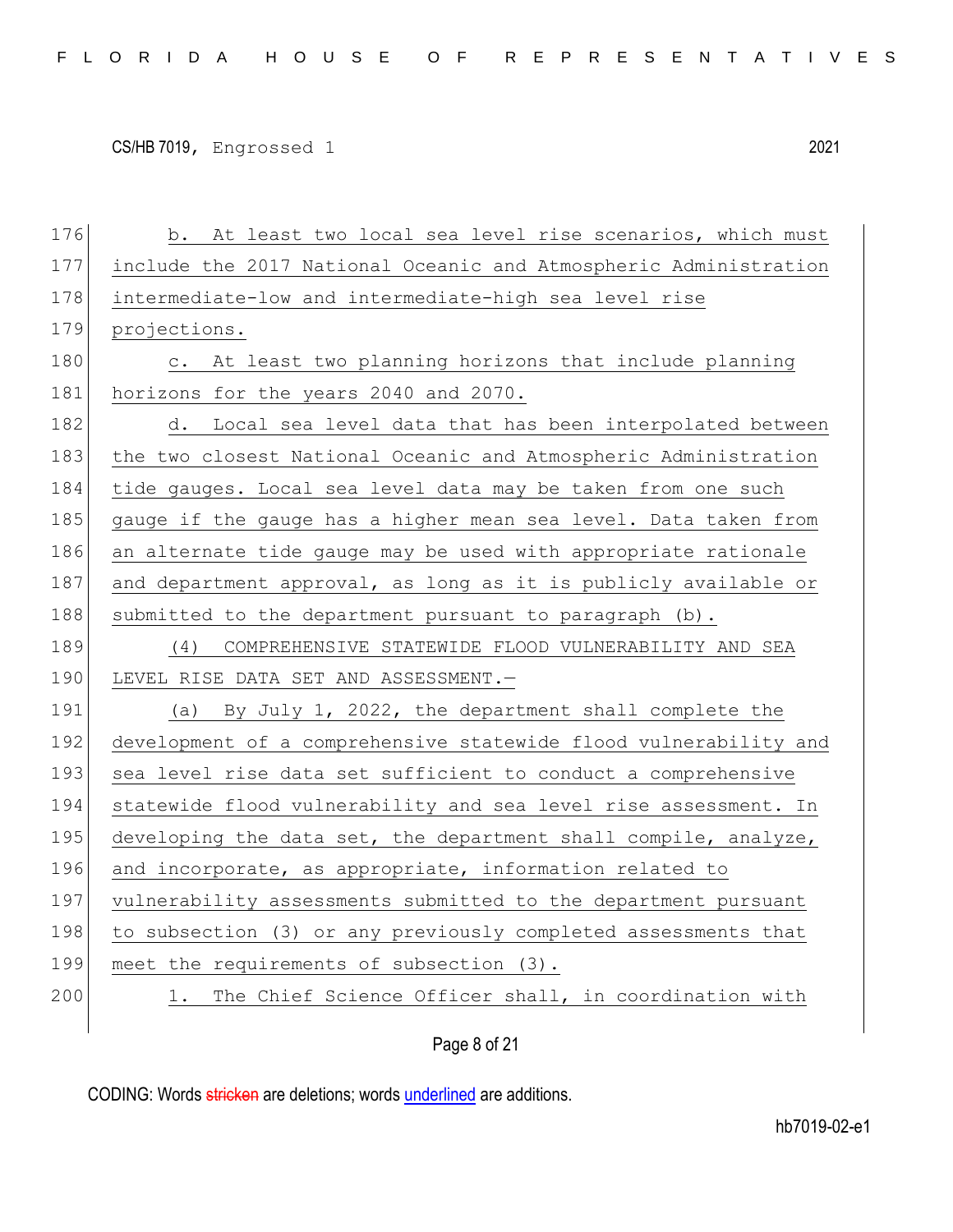| 201 | necessary experts and resources, develop statewide sea level   |
|-----|----------------------------------------------------------------|
| 202 | rise projections that incorporate temporal and spatial         |
| 203 | variability, to the extent practicable, for inclusion in the   |
| 204 | data set. This subparagraph does not supersede regionally      |
| 205 | adopted projections.                                           |
| 206 | 2. The data set must include information necessary to          |
| 207 | determine the risks to inland and coastal communities,         |
| 208 | including, but not limited to, elevation, tidal levels, and    |
| 209 | precipitation.                                                 |
| 210 | (b) By July 1, 2023, the department shall complete a           |
| 211 | comprehensive statewide flood vulnerability and sea level rise |
| 212 | assessment that identifies inland and coastal infrastructure,  |
| 213 | geographic areas, and communities in the state that are        |
| 214 | vulnerable to flooding and sea level rise and the associated   |
| 215 | risks.                                                         |
| 216 | 1. The department shall use the comprehensive statewide        |
| 217 | flood vulnerability and sea level rise data set to conduct the |
| 218 | assessment.                                                    |
| 219 | 2. The assessment must incorporate local and regional          |
| 220 | analyses of vulnerabilities and risks, including, as           |
| 221 | appropriate, local mitigation strategies and postdisaster      |
| 222 | redevelopment plans.                                           |
| 223 | The assessment must include an inventory of critical<br>3.     |
| 224 | assets, including regionally significant assets, that are      |
| 225 | essential for critical government and business functions,      |
|     |                                                                |

Page 9 of 21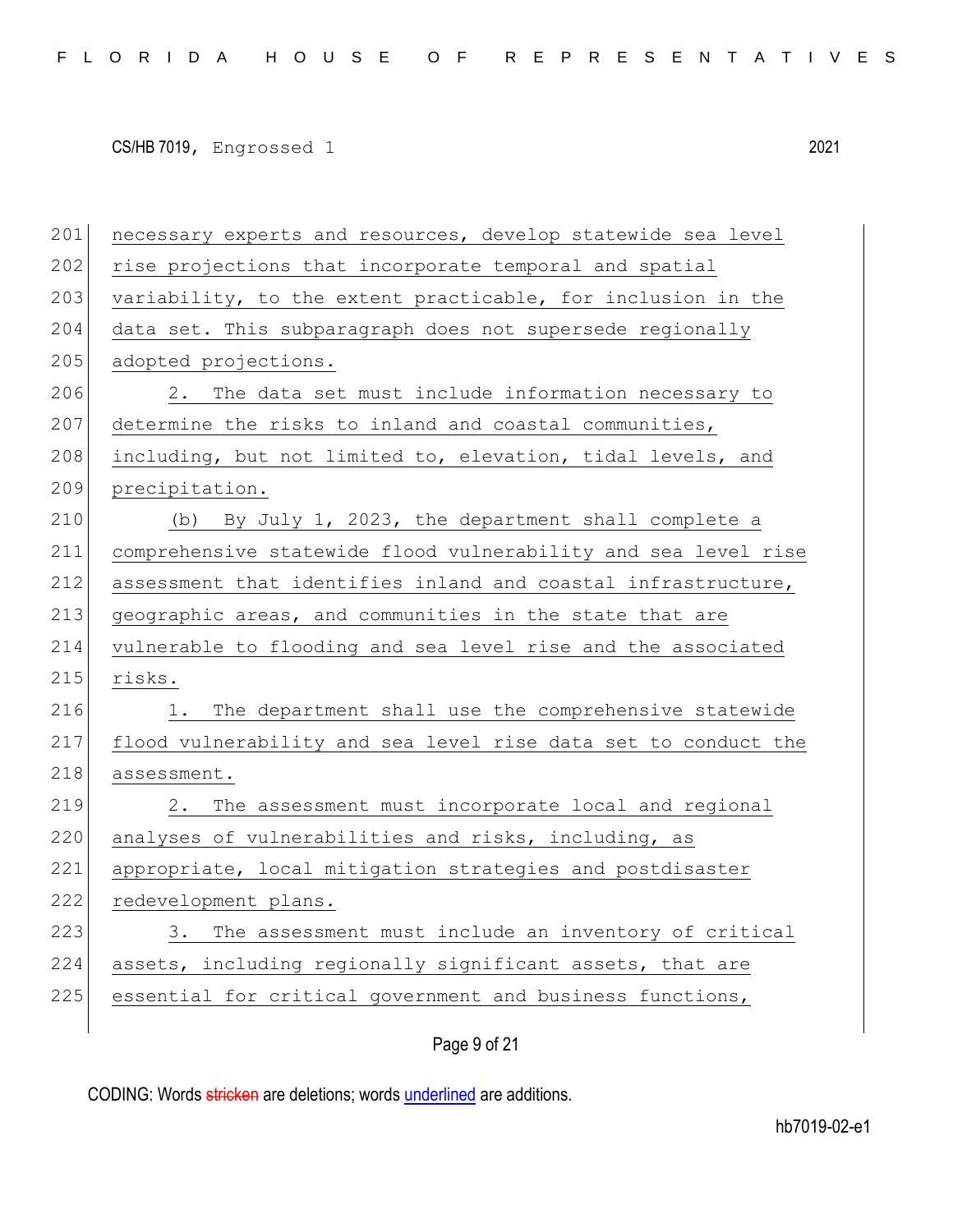226 national security, public health and safety, the economy, flood  $227$  and storm protection, water quality management, and wildlife 228 habitat management, and must identify and analyze the 229 vulnerability of and risks to such critical assets. When 230 identifying critical assets for inclusion in the assessment, the 231 department shall also take into consideration the critical 232 assets identified by local governments and submitted to the 233 department pursuant to subsection (3). 234 (c) The department shall update the comprehensive 235 statewide flood vulnerability and sea level rise data set and 236 assessment every 5 years. The department may update the data set 237 and assessment more frequently if it determines that updates are 238 necessary to maintain the validity of the data set and 239 assessment. 240 (5) STATEWIDE FLOODING AND SEA LEVEL RISE RESILIENCE 241 PLAN.— 242 (a) By December 1, 2021, and each December 1 thereafter, 243 the department shall develop a Statewide Flooding and Sea Level 244 Rise Resilience Plan on a 3-year planning horizon and submit it 245 to the Governor, the President of the Senate, and the Speaker of 246 the House of Representatives. The plan must consist of ranked 247 projects that address risks of flooding and sea level rise to 248 coastal and inland communities in the state. 249 (b) The plan submitted by December 1, 2021, before the 250 comprehensive statewide flood vulnerability and sea level rise

Page 10 of 21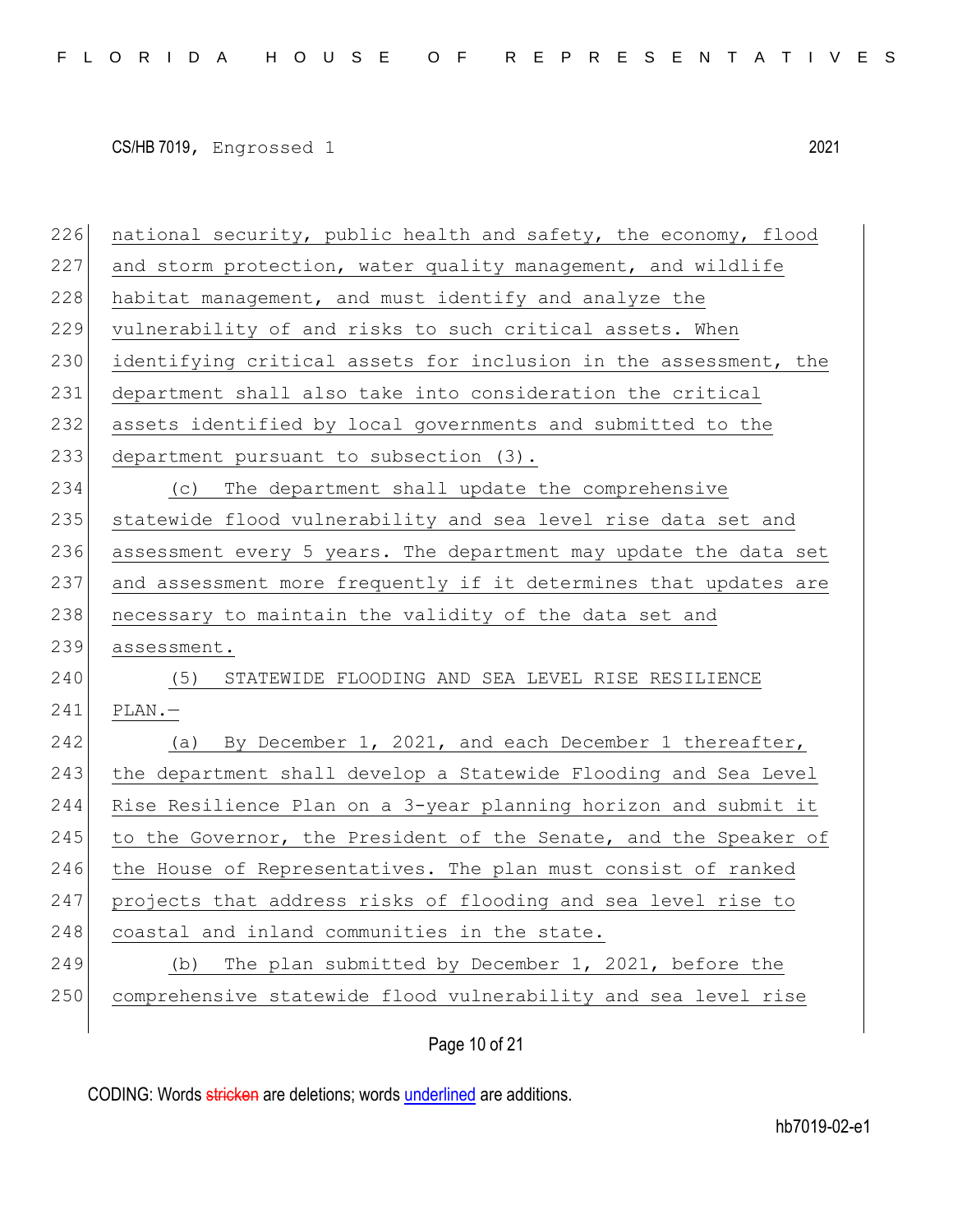| 251 | assessment is completed, will be a preliminary plan that       |
|-----|----------------------------------------------------------------|
| 252 | addresses risks of flooding and sea level rise identified in   |
| 253 | available local government vulnerability assessments. The plan |
| 254 | submitted by December 1, 2022, will be an update to the        |
| 255 | preliminary plan. The plan submitted by December 1, 2023, and  |
| 256 | each plan submitted by December 1 thereafter, shall address    |
| 257 | risks of flooding and sea level rise identified in the         |
| 258 | comprehensive statewide flood vulnerability and sea level rise |
| 259 | assessment.                                                    |
| 260 | (c) Each plan submitted by the department pursuant to this     |
| 261 | subsection must include the following information for each     |
| 262 | recommended project:                                           |
| 263 | 1.<br>A description of the project.                            |
| 264 | The location of the project.<br>$2$ .                          |
| 265 | 3.<br>An estimate of how long the project will take to         |
| 266 | complete.                                                      |
| 267 | An estimate of the cost of the project.<br>4.                  |
| 268 | 5.<br>The cost-share percentage available for the project.     |
| 269 | A summary of the priority score assigned to the<br>6.          |
| 270 | project.                                                       |
| 271 | The project sponsor.<br>$\frac{1}{2}$                          |
| 272 | (d) 1. By September 1, 2021, and each September 1              |
| 273 | thereafter, counties and municipalities may submit to the      |
| 274 | department a list of proposed projects that address risks of   |
| 275 | flooding or sea level rise identified in vulnerability         |
|     |                                                                |

Page 11 of 21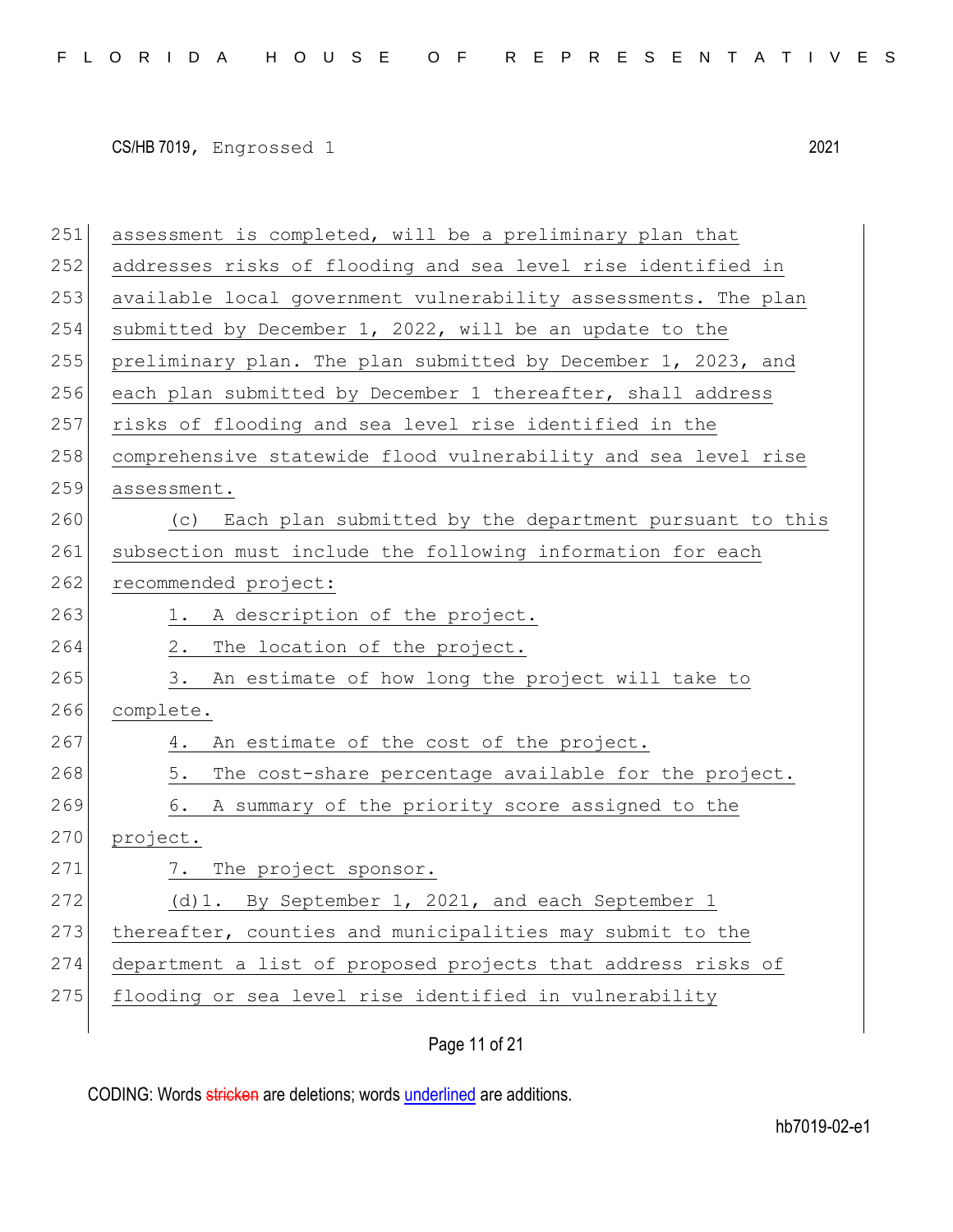| 276 | assessments that meet the requirements of subsection (3). A        |
|-----|--------------------------------------------------------------------|
| 277 | regional resilience entity may also submit such proposed           |
| 278 | projects to the department on behalf of one or more member         |
| 279 | counties or municipalities.                                        |
| 280 | By September 1, 2021, and each September 1 thereafter,<br>2.       |
| 281 | each water management district and flood control district may      |
| 282 | submit to the department a list of any proposed projects that      |
| 283 | mitigate the risks of flooding or sea level rise on water          |
| 284 | supplies or water resources of the state and a corresponding       |
| 285 | evaluation of each project.                                        |
| 286 | Each project submitted to the department by a county,<br>3.        |
| 287 | municipality, regional resilience entity, water management         |
| 288 | district, or flood control district for consideration by the       |
| 289 | department for inclusion in the plan must include:                 |
| 290 | A description of the project.<br>a.                                |
| 291 | The location of the project.<br>b.                                 |
| 292 | An estimate of how long the project will take to<br>$\mathsf{C}$ . |
| 293 | complete.                                                          |
| 294 | An estimate of the cost of the project.<br>d.                      |
| 295 | The cost-share percentage available for the project.<br>е.         |
| 296 | f.<br>The project sponsor.                                         |
| 297 | Each project included in the plan must have a minimum<br>(e)       |
| 298 | 50 percent cost-share unless the project assists or is within a    |
| 299 | financially disadvantaged small community. For purposes of this    |
|     |                                                                    |
| 300 | section, the term "financially disadvantaged small community"      |

Page 12 of 21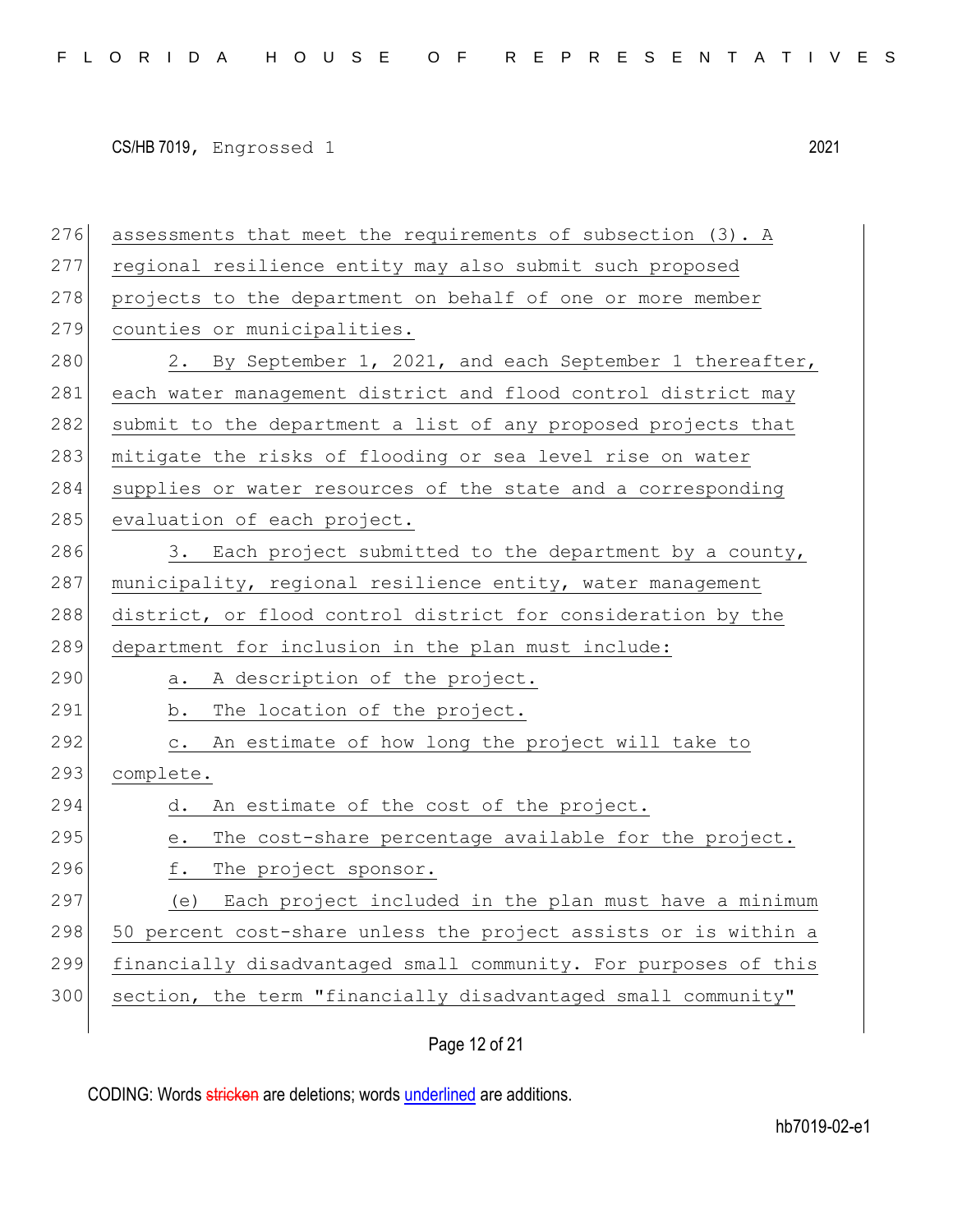301 means: 302 1. A municipality that has a population of 10,000 or 303 fewer, according to the most recent April 1 population estimates 304 posted on the Office of Economic and Demographic Research's 305 website and a per capita annual income that is less than the 306 state's per capita annual income as shown in the most recent 307 release from the Bureau of the Census of the United States 308 Department of Commerce that includes both measurements; or  $309$  2. A county that has a population of 50,000 or fewer, 310 according to the most recent April 1 population estimates posted 311 on the Office of Economic and Demographic Research's website and 312 a per capita annual income that is less than the state's per 313 capita annual income as shown in the most recent release from 314 the Bureau of the Census of the United States Department of 315 Commerce that includes both measurements. 316 (f) To be eligible for inclusion in the plan, a project 317 must have been submitted by a county, municipality, regional 318 resilience entity, water management district, or flood control 319 district pursuant to paragraph (d) or must have been identified 320 in the comprehensive statewide flood vulnerability and sea level 321 rise assessment, as applicable. 322 (g) Expenses ineligible for inclusion in the plan include, 323 but are not limited to, expenses associated with: 324 1. Aesthetic vegetation. 325 2. Recreational structures such as piers, docks, and

Page 13 of 21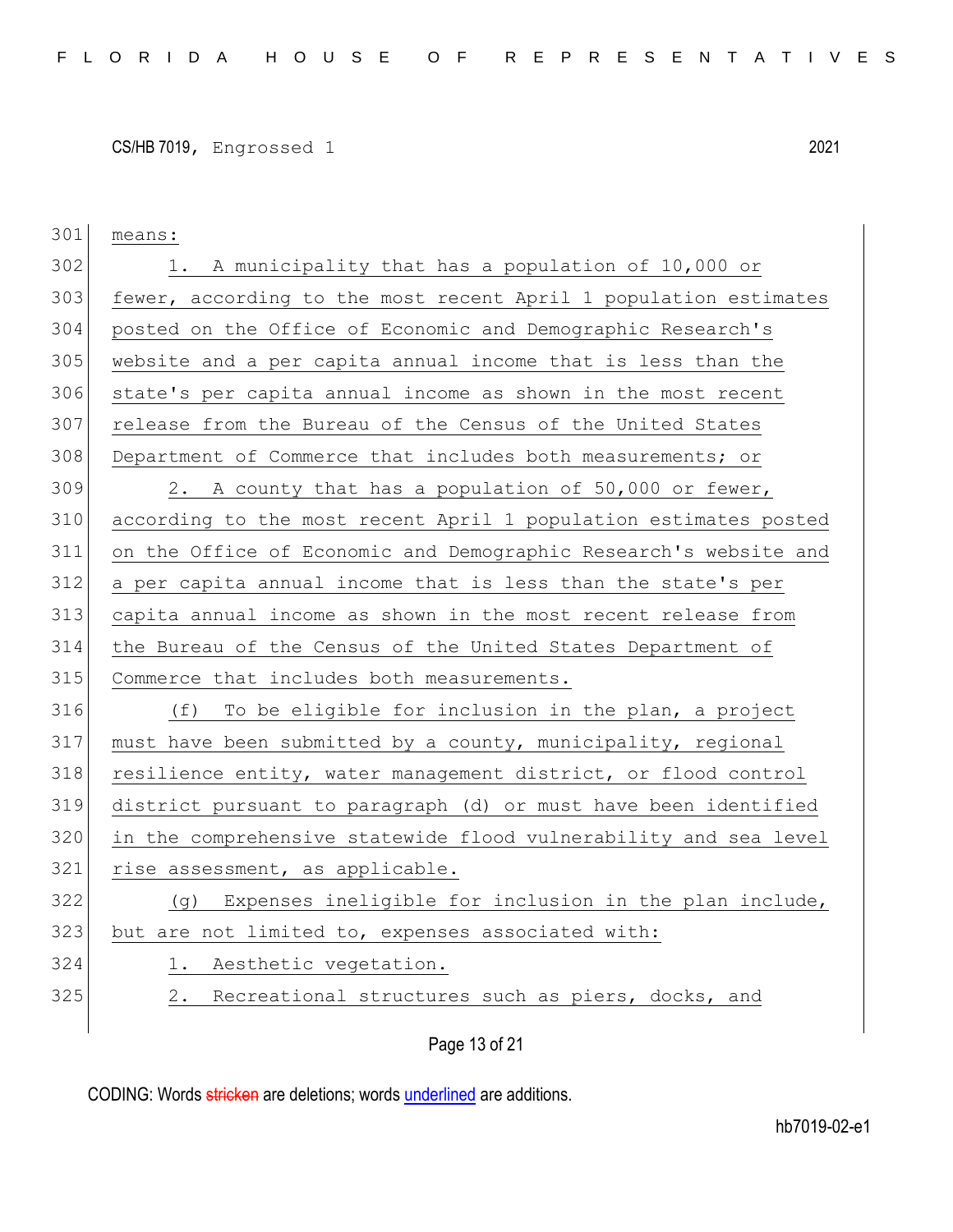| 326 | boardwalks.                                                              |
|-----|--------------------------------------------------------------------------|
| 327 | 3.<br>Water quality components of stormwater and wastewater              |
| 328 | management systems, except expenses to mitigate water quality            |
| 329 | impacts caused by the project or expenses related to water               |
| 330 | quality that are necessary to obtain a permit for the project.           |
| 331 | Maintenance and repair of over-walks.<br>4.                              |
| 332 | 5. Park activities and facilities, except expenses to                    |
| 333 | control flooding or erosion.                                             |
| 334 | 6. Navigation construction, operation, and maintenance                   |
| 335 | activities.                                                              |
| 336 | 7. Projects that provide only recreational benefits.                     |
| 337 | The department shall implement a scoring system for<br>(h)               |
| 338 | assessing each project eligible for inclusion in the plan                |
| 339 | pursuant to this subsection. The scoring system must include the         |
| 340 | following tiers and associated criteria:                                 |
| 341 | Tier 1 must account for 40 percent of the total score<br>1.              |
| 342 | and consist of all of the following criteria:                            |
| 343 | The degree to which the project addresses the risks<br>a.                |
| 344 | posed by flooding and sea level rise identified in the local             |
| 345 | government vulnerability assessments or the comprehensive                |
| 346 | statewide flood vulnerability and sea level rise assessment, as          |
| 347 | applicable.                                                              |
| 348 | The degree to which the project addresses risks to<br>b.                 |
| 349 | regionally significant assets.                                           |
| 350 | The degree to which the project reduces risks to areas<br>$\mathtt{C}$ . |
|     | Page 14 of 21                                                            |

CODING: Words stricken are deletions; words underlined are additions.

hb7019-02-e1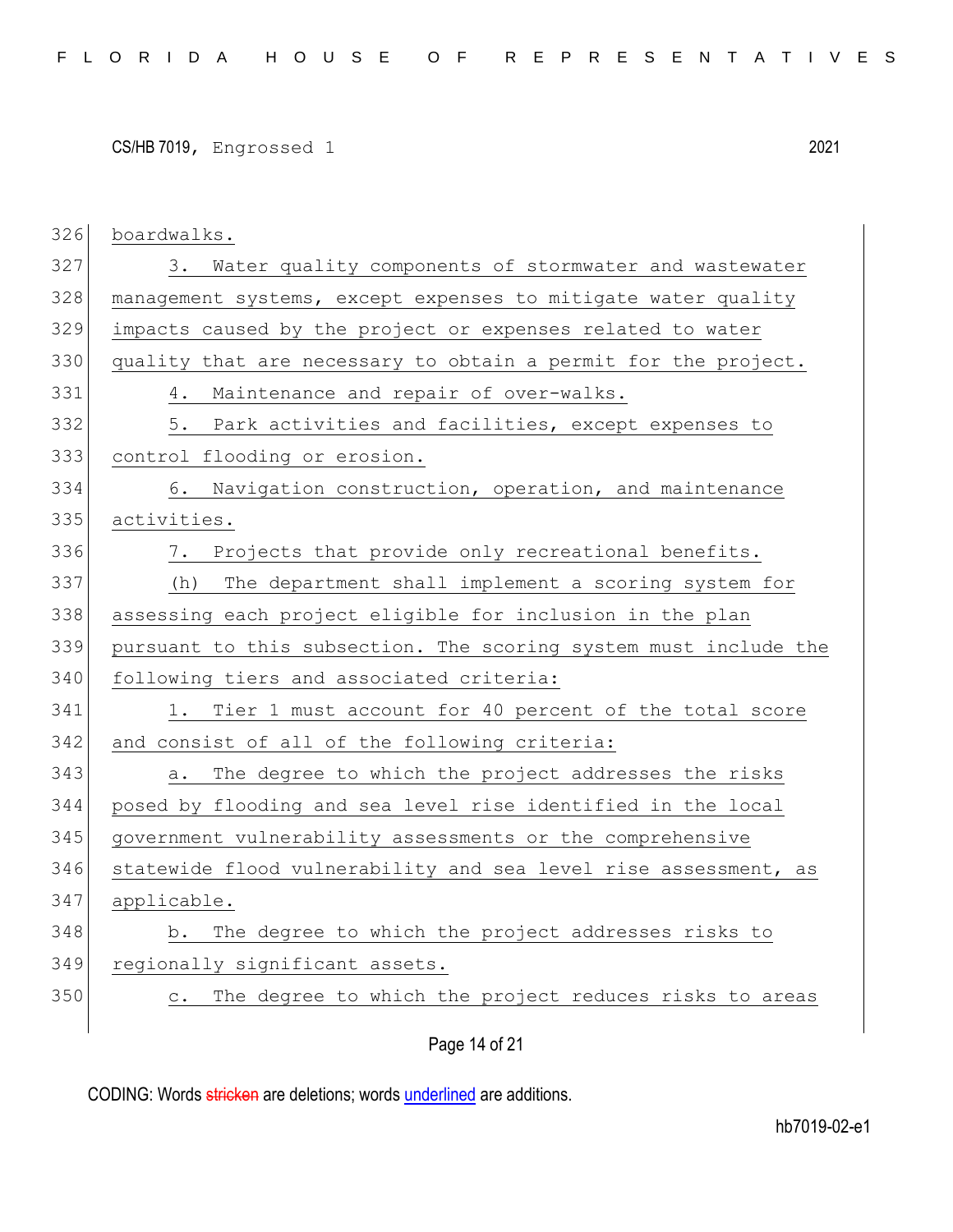351 with an overall higher percentage of vulnerable critical assets. 352 d. The degree to which the project contributes to existing 353 flooding mitigation projects that reduce upland damage costs by 354 incorporating new or enhanced structures or restoration and 355 revegetation projects. 356 2. Tier 2 must account for 30 percent of the total score 357 and consist of all of the following criteria: 358 a. The degree to which flooding and erosion currently 359 affect the condition of the project area. 360 b. The overall readiness of the project to proceed in a 361 timely manner, considering the project's readiness for the 362 construction phase of development, the status of required 363 permits, the status of any needed easement acquisition, and the 364 availability of local funding sources. 365 c. The environmental habitat enhancement or inclusion of 366 nature-based options for resilience, with priority given to 367 state or federal critical habitat areas for threatened or 368 endangered species. 369 d. The cost-effectiveness of the project. 370 3. Tier 3 must account for 20 percent of the total score 371 and consist of all of the following criteria: 372 a. The availability of local, state, and federal matching 373 funds, considering the status of the funding award, and federal 374 authorization, if applicable. 375 b. Previous state commitment and involvement in the

Page 15 of 21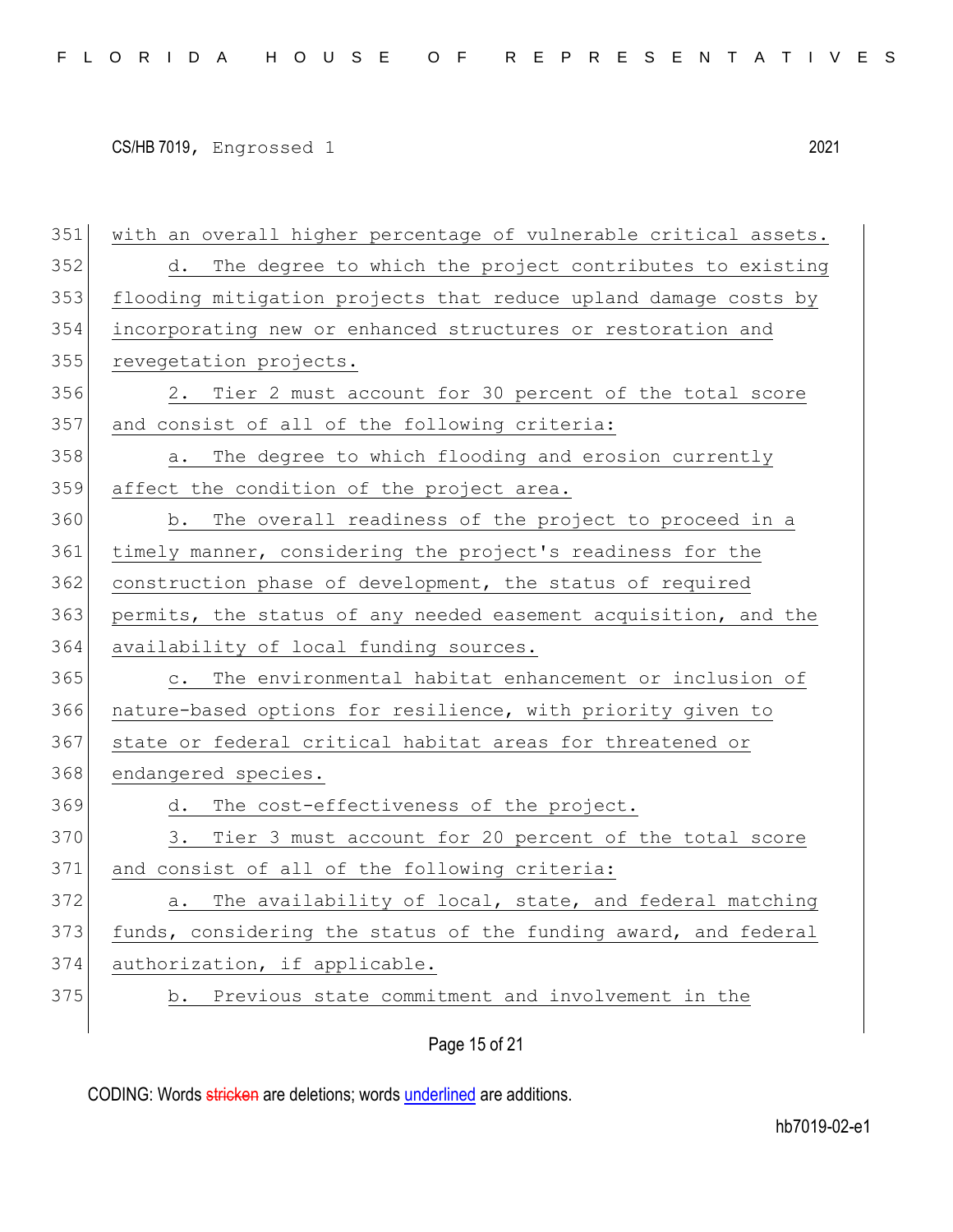376 project, considering previously funded phases, the total amount 377 of previous state funding, and previous partial appropriations 378 for the proposed project. 379 c. The exceedance of the flood-resistant construction 380 requirements of the Florida Building Code and applicable flood 381 plain management regulations. 382 4. Tier 4 must account for 10 percent of the total score 383 and consist of all of the following criteria: 384 a. The proposed innovative technologies designed to reduce 385 project costs and provide regional collaboration. 386 b. The extent to which the project assists financially 387 disadvantaged communities. 388 (i) The total amount of funding proposed for each year of 389 the plan may not exceed \$100 million. Upon review and subject to 390 appropriation, the Legislature shall approve funding for the 391 projects as specified in the plan. Multi-year projects that 392 receive funding for the first year of the project must be 393 included in subsequent plans and funded until the project is 394 complete, provided that the project sponsor has complied with 395 all contractual obligations and funds are available. 396  $(i)$  The department shall initiate rulemaking by August 1, 397 2021, to implement this section. 398 (6) REGIONAL RESILIENCE ENTITIES.—Subject to specific 399 legislative appropriation, the department may provide funding 400 for the following purposes to regional entities that are

Page 16 of 21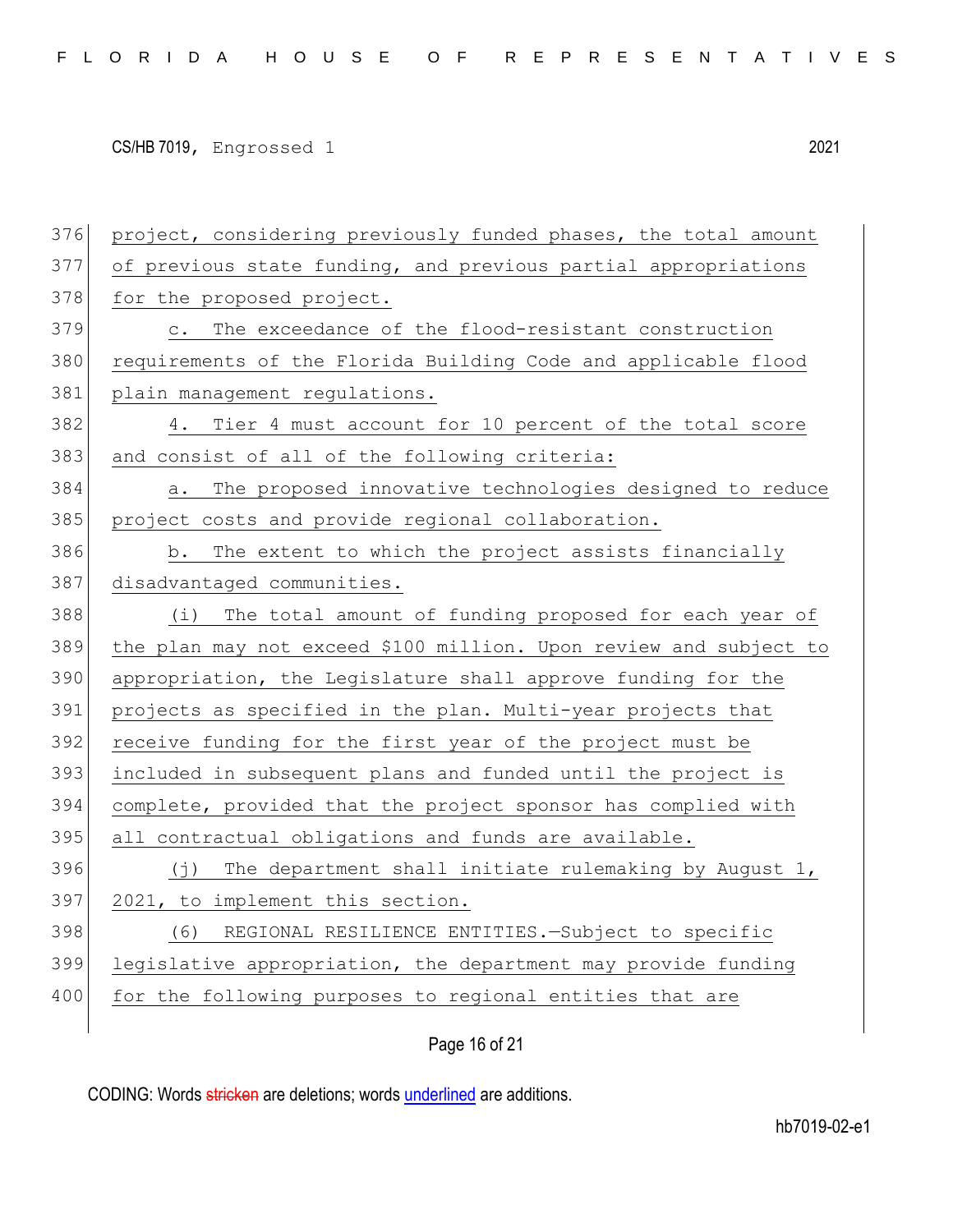| 401 | established by general purpose local governments and whose       |
|-----|------------------------------------------------------------------|
| 402 | responsibilities include planning for the resilience needs of    |
| 403 | communities and coordinating intergovernmental solutions to      |
| 404 | mitigate adverse impacts of flooding and sea level rise:         |
| 405 | Providing technical assistance to counties and<br>(a)            |
| 406 | municipalities.                                                  |
| 407 | Coordinating multijurisdictional vulnerability<br>(b)            |
| 408 | assessments.                                                     |
| 409 | Developing project proposals to be submitted for<br>(C)          |
| 410 | inclusion in the Statewide Flooding and Sea Level Rise           |
| 411 | Resilience Plan.                                                 |
| 412 | Section 2. Section 380.0933, Florida Statutes, is created        |
| 413 | to read:                                                         |
| 414 | 380.0933 Florida Flood Hub for Applied Research and              |
| 415 | Innovation.-                                                     |
| 416 | The Florida Flood Hub for Applied Research and<br>(1)            |
| 417 | Innovation is established within the University of South Florida |
| 418 | College of Marine Science to coordinate efforts between the      |
| 419 | academic and research institutions of the state. The University  |
| 420 | of South Florida College of Marine Science or its successor      |
| 421 | entity will serve as the lead institution and engage other       |
| 422 | academic and research institutions, private partners, and        |
| 423 | financial sponsors to coordinate efforts to support applied      |
| 424 | research and innovation to address the flooding and sea level    |
| 425 | rise challenges of the state.                                    |
|     |                                                                  |

Page 17 of 21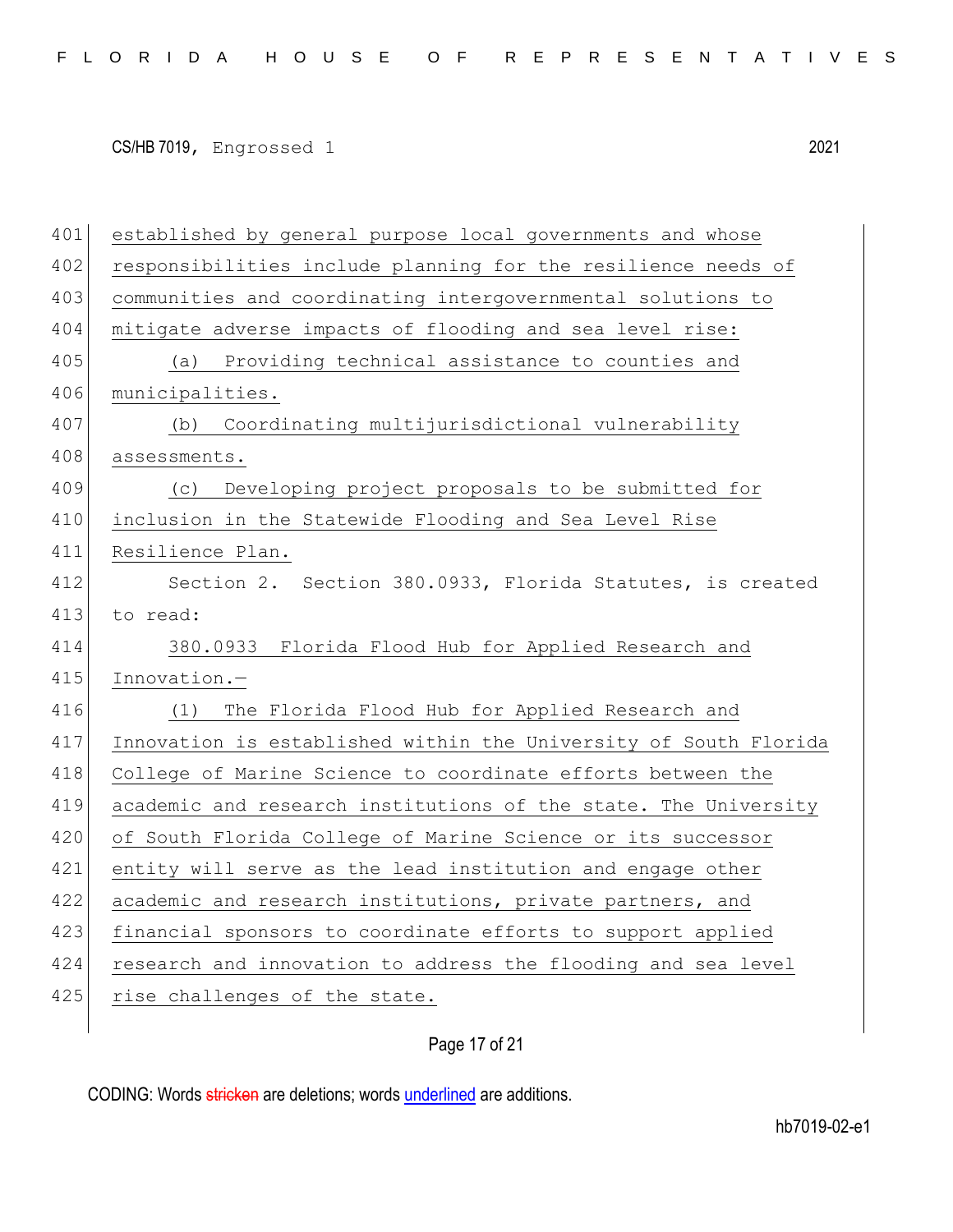| 426 | The hub shall, at a minimum:<br>(2)                              |
|-----|------------------------------------------------------------------|
| 427 | Organize existing data needs for a comprehensive<br>(a)          |
| 428 | statewide flood vulnerability and sea level rise analysis and    |
| 429 | perform a gap analysis to determine data needs.                  |
| 430 | Develop statewide open source hydrologic models for<br>(b)       |
| 431 | physically based flood frequency estimation and real-time        |
| 432 | forecasting of floods, including hydraulic models of floodplain  |
| 433 | inundation mapping, real-time compound and tidal flooding        |
| 434 | forecasts, future groundwater elevation conditions, and economic |
| 435 | damage and loss estimates.                                       |
| 436 | (c) Coordinate research funds from the state, the federal        |
| 437 | government, or other funding sources for related hub activities  |
| 438 | across all participating entities.                               |
| 439 | (d) Establish community-based programs to improve flood          |
| 440 | monitoring and prediction along major waterways, including       |
| 441 | intracoastal waterways and coastlines, of the state and to       |
|     |                                                                  |
| 442 | support ongoing flood research.                                  |
| 443 | (e) Coordinate with agencies, including, but not limited         |
| 444 | to, the Department of Environmental Protection and water         |
| 445 | management districts.                                            |
| 446 | (f) Share its resources and expertise.                           |
| 447 | (g) Assist in the development of training and a workforce        |
| 448 | in the state that is knowledgeable about flood and sea level     |
| 449 | rise research, prediction, and adaptation and mitigation         |
| 450 | strategies.                                                      |

## Page 18 of 21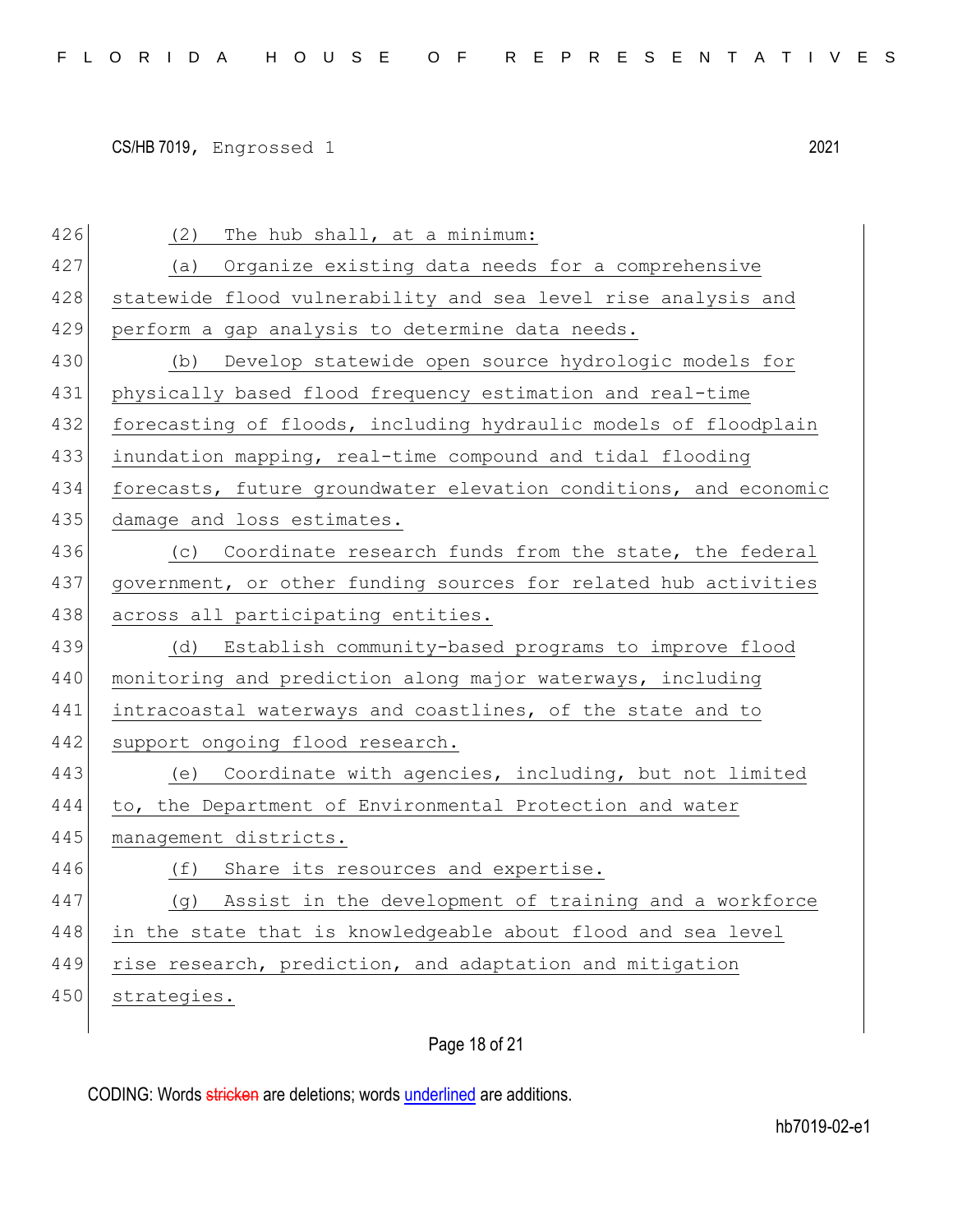| 451 | Develop opportunities to partner with other flood and<br>(h)       |
|-----|--------------------------------------------------------------------|
| 452 | sea level rise research and innovation leaders for sharing         |
| 453 | technology or research.                                            |
| 454 | (i) Conduct the activities under this subsection in                |
| 455 | cooperation with various local, state, and federal government      |
| 456 | entities as well as other flood and sea level rise research        |
| 457 | centers.                                                           |
| 458 | The hub shall employ an executive director.<br>(3)                 |
| 459 | (4) By July 1, 2022, and each July 1 thereafter, the hub           |
| 460 | shall provide an annual comprehensive report to the Governor,      |
| 461 | the President of the Senate, and the Speaker of the House of       |
| 462 | Representatives that outlines its clearly defined goals and its    |
| 463 | efforts and progress on reaching such goals.                       |
| 464 | Section 3. Subsections (3) through (7) of section 403.928,         |
| 465 | Florida Statutes, are amended to read:                             |
| 466 | 403.928 Assessment of water resources and conservation             |
| 467 | lands.-The Office of Economic and Demographic Research shall       |
| 468 | conduct an annual assessment of Florida's water resources and      |
| 469 | conservation lands.                                                |
| 470 | (3)<br>ASSESSMENT REQUIREMENTS. - The assessment must:             |
| 471 | (a) <del>shall</del> Include analyses on a statewide, regional, or |
| 472 | geographic basis, as appropriate, and shall identify analytical    |
| 473 | challenges in assessing information across the different regions   |
| 474 | of the state.                                                      |
| 475 | assessment must Identify any overlap in the                        |
|     | Page 19 of 21                                                      |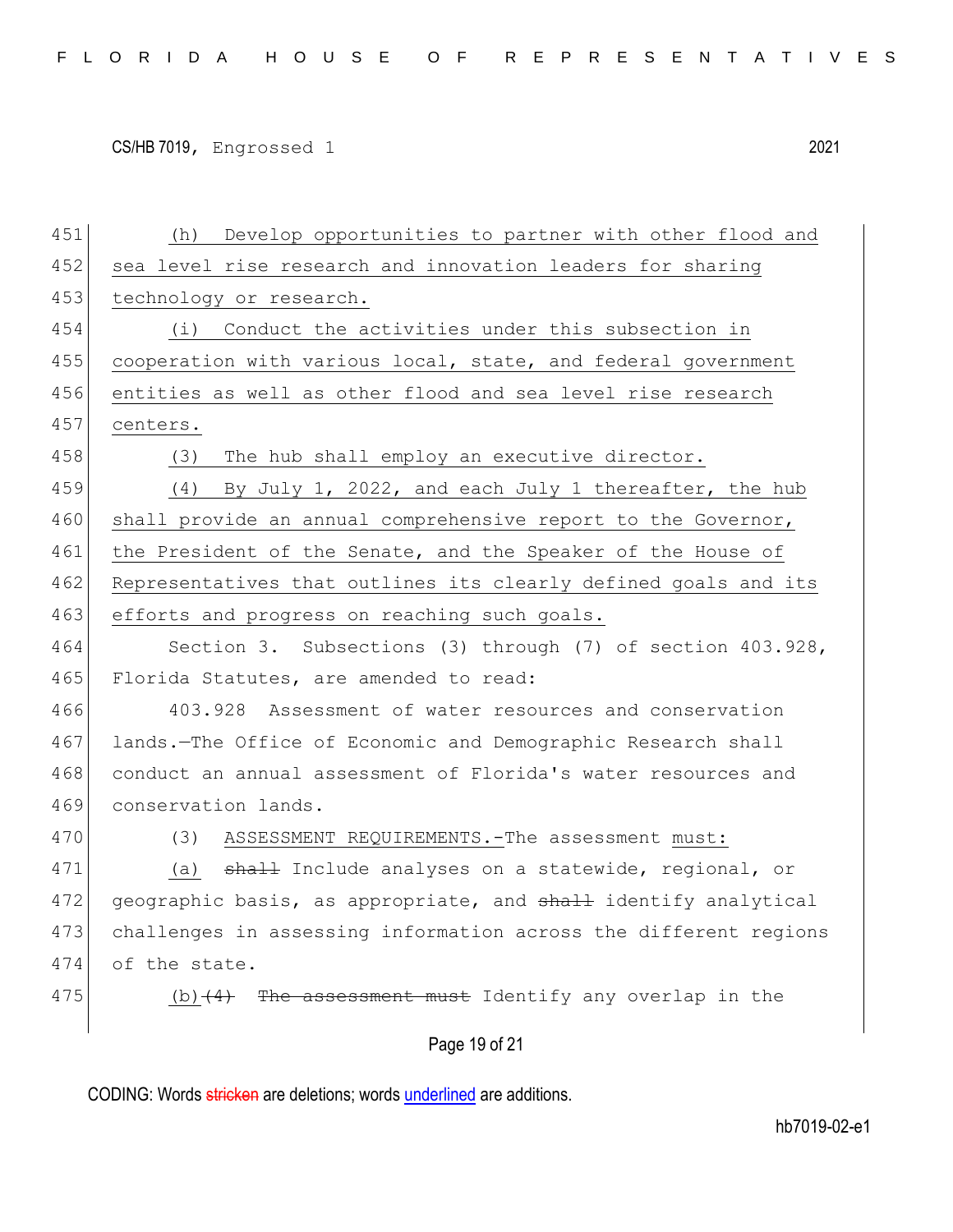476 expenditures for water resources and conservation lands. 477 (4) INLAND AND COASTAL FLOOD CONTROL.-Beginning with the 478 assessment due by January 1, 2022, the Office of Economic and 479 Demographic Research shall include in the assessment an analysis 480 of future expenditures by federal, state, regional, and local 481 governments required to achieve the Legislature's intent of 482 minimizing the adverse economic effects of inland and coastal 483 flooding, thereby decreasing the likelihood of severe 484 dislocations or disruptions in the economy and preserving the 485 value of real and natural assets to the extent economically 486 feasible. To the extent possible, the analysis must evaluate the 487 cost of the resilience efforts necessary to address inland and 488 coastal flooding associated with sea level rise, high tide 489 events, storm surge, flash flooding, stormwater runoff, and 490 increased annual precipitation over a 50-year planning horizon. 491 At such time that dedicated revenues are provided in law for 492 these purposes or that recurring expenditures are made, the 493 analysis must also identify the gap, if any, between the 494 estimated revenues and the projected expenditures. 495 (5) ASSESSMENT ASSISTANCE.-

496 (a) The water management districts, the Department of 497 Environmental Protection, the Department of Agriculture and 498 Consumer Services, the Fish and Wildlife Conservation 499 Commission, counties, municipalities, and special districts 500 shall provide assistance to the Office of Economic and

Page 20 of 21